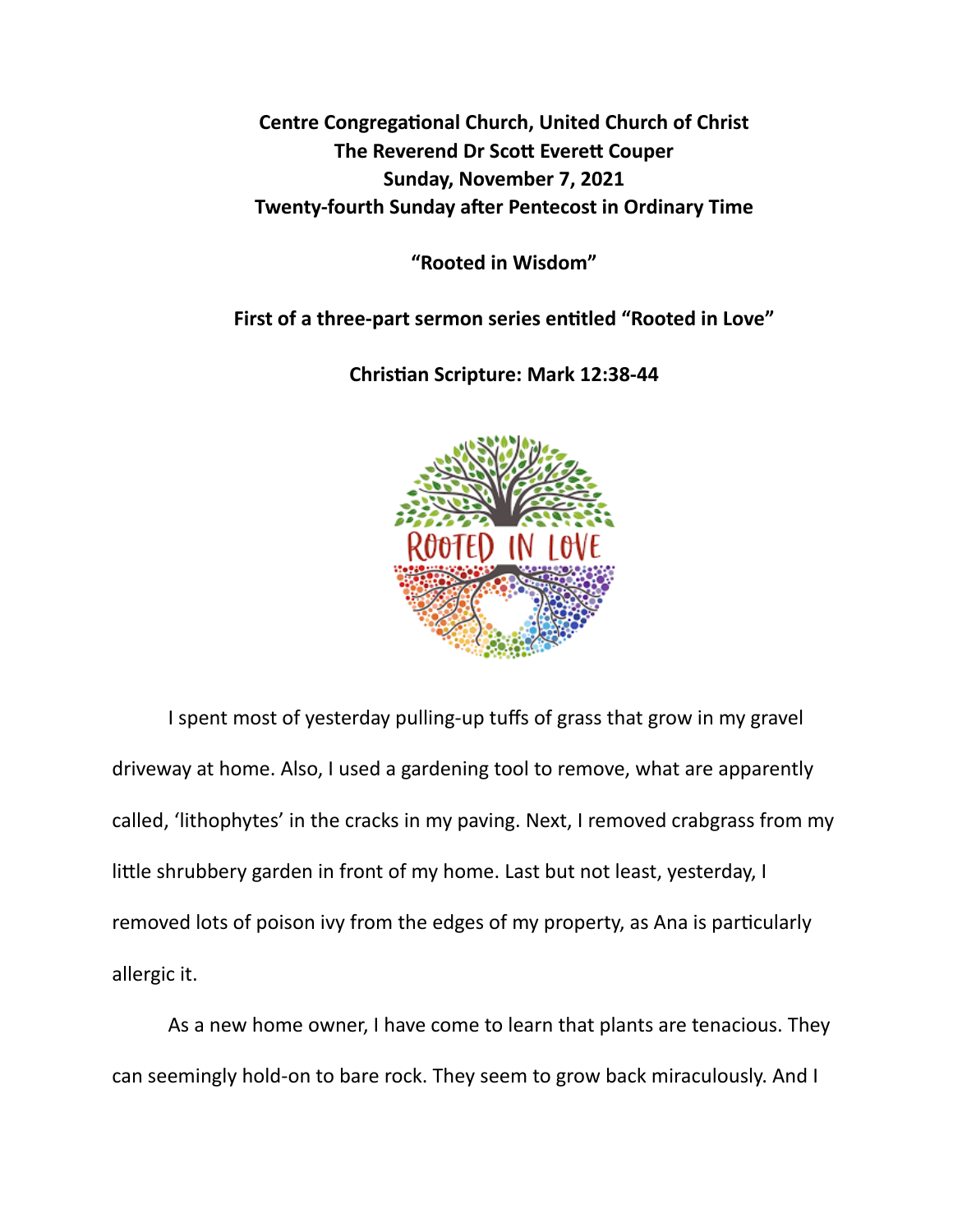have found that plants are often very difficult to remove. I must say, this summer has been the first time that I have had physical fights with plants. I huff and I puff; I pull and I heave. I breath heavy and so often come-out the loser in tug-of-war contests with plants.

That I do astounds me. I am a six-foot-tall mammal, physically fit, and relatively strong. Those little buggers are a hundred times smaller than my mass. Yet they cling to such an extent that sometimes all my strength is required to extract them.

Plants are one thing; trees are another. It is virtually impossible to remove a tree by its roots. Almost any tree that is not a sapling requires massive machinery to extract and even then, not. Cutting and digging are ultimately required as no amount of pulling will remove a tree from its location. Ultimately what gives the plants and trees their strength are roots.

Plants seem delicate. But they are anything but! I have noticed that roots vary as much as the plants that they anchor. Some roots are deep  $-$  often deeper than the plant is high. Often the roots branch out, web-like in all directions. I have noticed that some plants have roots that seem to frustratingly detach from the plant so it is often impossible to remove the roots. Other roots, like those of poison ivy, are linked underground to other plants. So, to pull-up a plant requires one to pull-up the plant, its roots, and other plants and their roots simultaneously.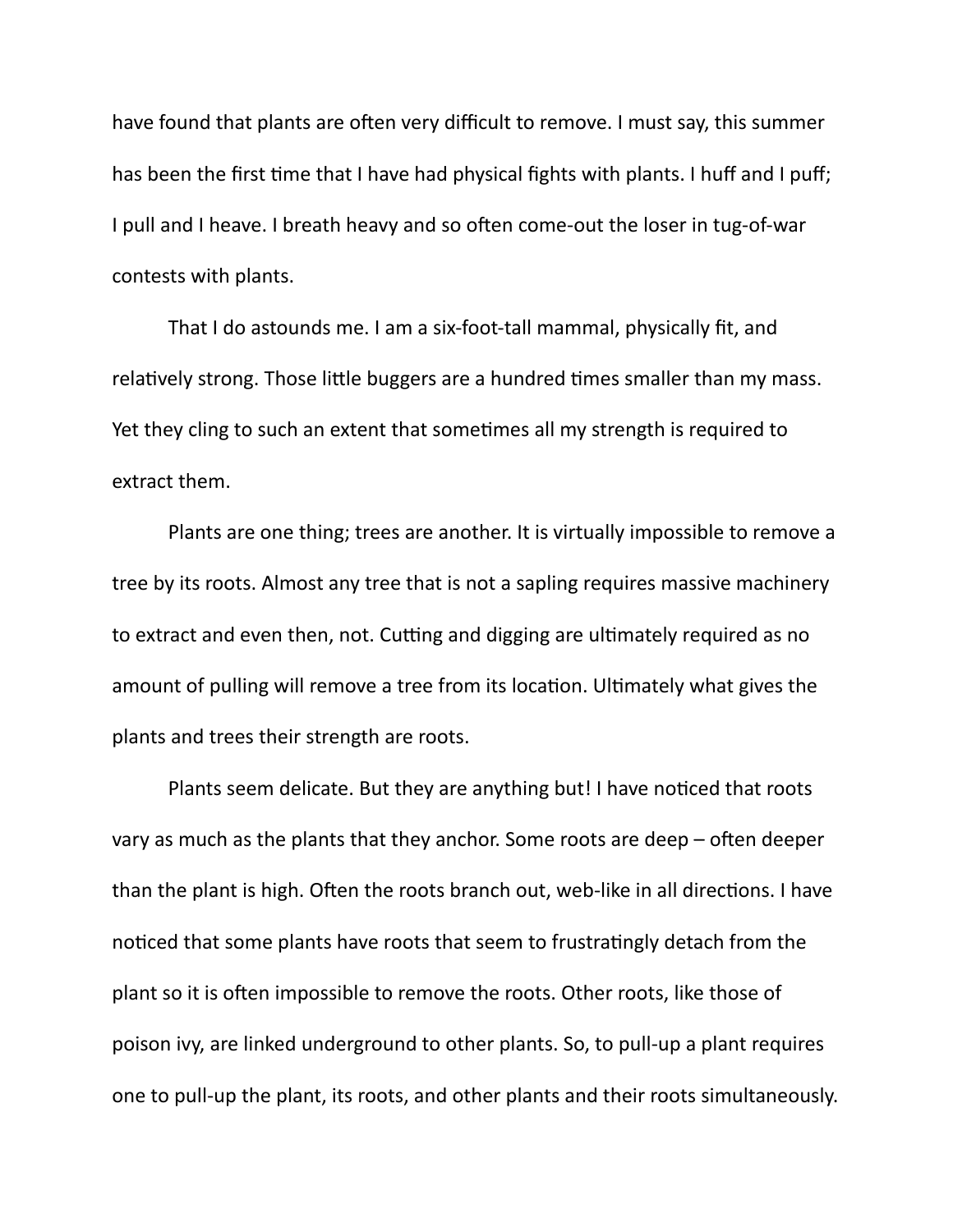They are linked and thus more difficult to remove. One thing I have learned is that which makes plants strong are their roots.

Of course, in addition to anchoring plants, roots harness and funnel water and nutrients to them. "A root originates at the lower portion of a plant embryo or seedling. Root tips and tiny root hairs—which are not always visible to the naked eye–gather and absorb food and water from the soil. Larger roots—which are easily seen—store nutrients and water and transport them to the upper parts of the plant".[1](#page-2-0)

<span id="page-2-1"></span>Our stewardship campaign this year is entitled "Rooted in Love" and we are asking all who benefit from and enjoy the ministry at Centre Church to invest in the roots of our church. After its founding in 1816 and its transplanting in 1843, our church has clung tenaciously to the soil here on Main Street. We have survived the Civil War, fire, World War I, the 1918 pandemic, the Great Depression, World War II, the death of many saints, the 1960s and the Vietnam era, sometimes bitter ministerial transitions and vacant pastorates, and now another pandemic caused by COVID-19. Perhaps the biggest threat to our church is the increasing secularization of our nation and our state. Yet, Centre Church remains tenaciously firm and in place.

<span id="page-2-0"></span><sup>&</sup>lt;sup>[1](#page-2-1)</sup> Steve Albert, "Plant Roots: A Guide to the Basics", *Harvest to Table*, no date provided. Found at: https://harvesttotable.com/plant-roots-guide-basics/, accessed November 6, 2021.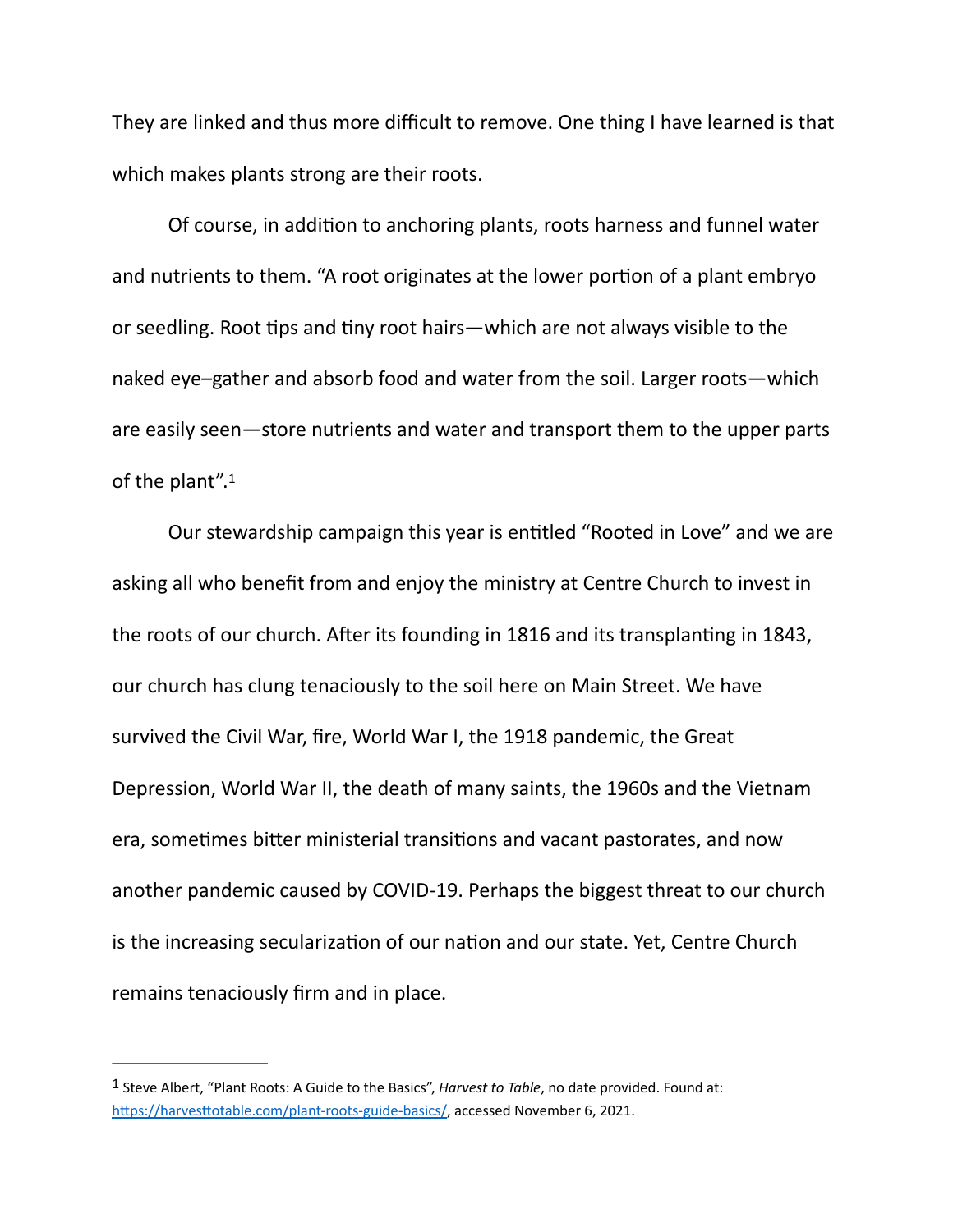Friends, what will keep us rooted on Main Street is not our history and heritage. Not enough people in this day and age value those. Friends, what will keep us rooted on Main Street is not our endowment, for as we know that can be eroded as can the sand upon which a house is built (Matthew 7:24-27). Friends, what will keep us rooted on Main Street is not the industry of boards, committees, or even of the minister himself. Rather, our ministry will only continue to thrive if we are 'rooted in love'. God is Love (I John 4:16). Jesus the Christ is the incarnation of Love. The church is the Body of Christ (Romans 12:5). All of us are the members of the Body of Christ. If you and I are not rooted in love, our church will be lost. For our church to remain relevant and viable in this community love of God and neighbor (Matthew 22:37-39) and love of Creation must be the be all and end all of our ministry.

In our scripture reading today, Jesus noted the motivations of those who gave financially to the faith community of first century Judaism. Most of the motivations related to the accumulation of power and prestige. Jesus contrasted these motivations with the motivation of the poor widow. The scripture does not state what the poor widow's motivation was for giving all that she had. One can speculate that it was obligation. Yet, I doubt it. Technically speaking, she, you, and I are obligated to give a tenth of that which we earn to the work of the church. Yet, obligation is not a worthy, nor a sustainable, motivation. What motivated the